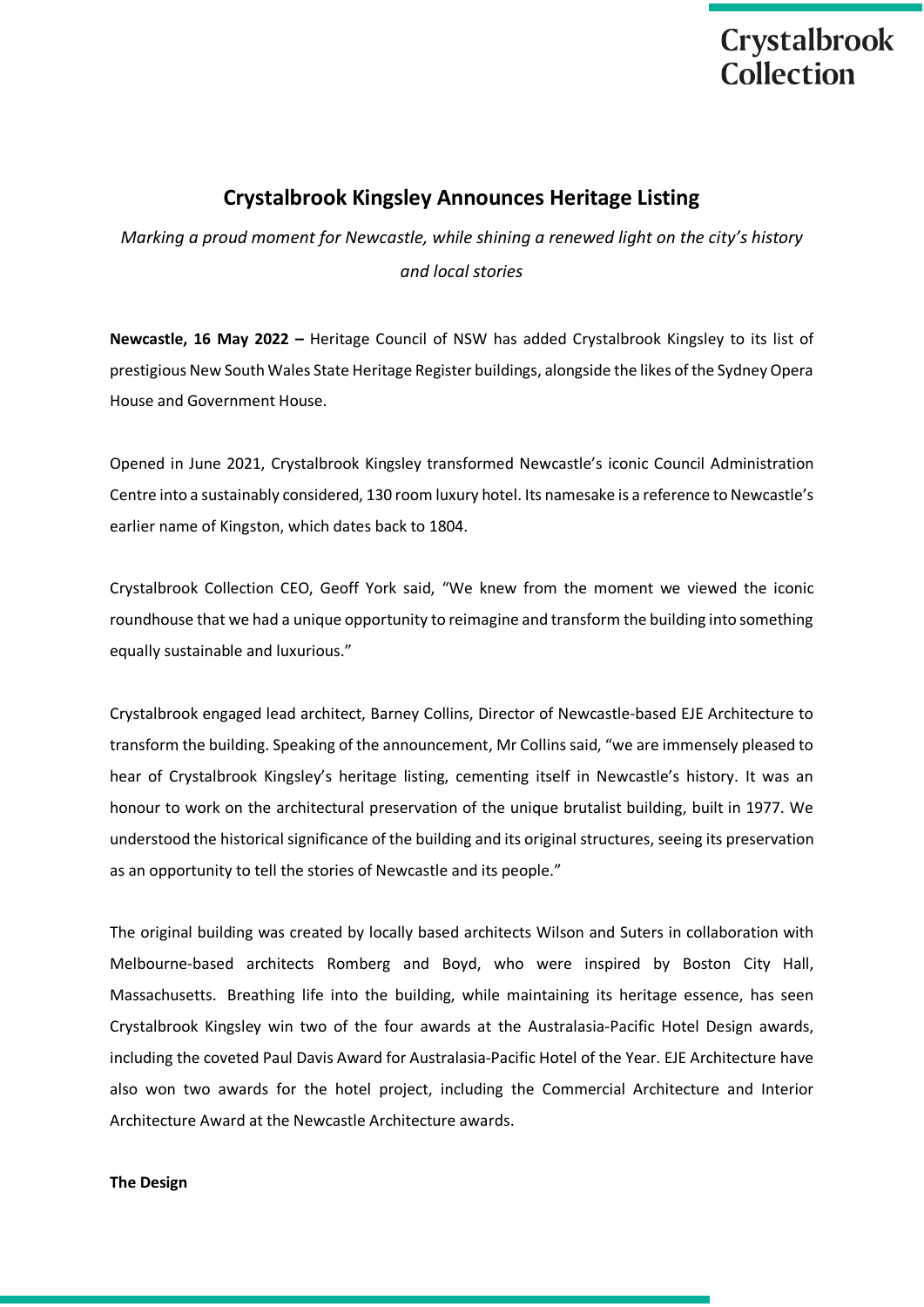Crystalbrook Collection's design intent was to strengthen the identity of the iconic building by elegantly completing the existing structure with a rooftop addition. The colour and materials of the additions are recessive in their nature; accentuating, celebrating and not competing with the concrete masonry for which the Roundhouse is known. The same consideration was extended to the inside, designed by Melbourne-based Suede Interior Design. Hints and glimpses of birds, footprints, and feather motifs in the Crystalbrook Kingsley brand colours of yellow and charcoal, tell the story of Newcastle's mining past – the canary free from its cage – immortalising the little bird in the timeless style of the hotel. Guests arrive to the rooftop space in original heritage elevators, which open up to panoramic views from Romberg's bar and the Roundhouse restaurant, which is named after the Novocastrian nickname of the building within which it's housed.

Crystalbrook Kingsley's General Manager, Carl Taranto: "We hope this new heritage listing shines a renewed light on Newcastle, its local stories and historical significance in a wider Australian context."

#### **Sustainability and Responsible Luxury**

Crystalbrook Collection's value of Responsible Luxury was key to the development of the hotel, endeavouring to protect the environment and create sustainable experiences that enhance, rather than compromise the guest experience. Construction involved local suppliers where possible, who reused and retained as much of the original fabric within the building and recycled all demolished materials through local recycling facilities.

Crystalbrook Kingsley also features key furniture pieces made by a local carpenter using reclaimed timbers with natural dyes and sealers, carpets made from environmentally friendly 100% undyed sheep yarns, and earthenware and key decorative pieces crafted by a nearby potter.

Crystalbrook Kingsley also features all Crystalbrook's environmental practices, including a single use plastic free environment, a 100% waste-free bathroom, upcycled brand items and the use of technology, such as in-room tablets and mobile check-in, to create paperless environments and experiences.

**Editor's Notes –** What's in a name? Well, all our love, sweat and tears as we see our family of hotels grow. Please note, Crystalbrook hotel names should not be shortened or altered. E.g. Crystalbrook Kingsley should not be referred to as The Kingsley or Kingsley.

*Correct hotel names:*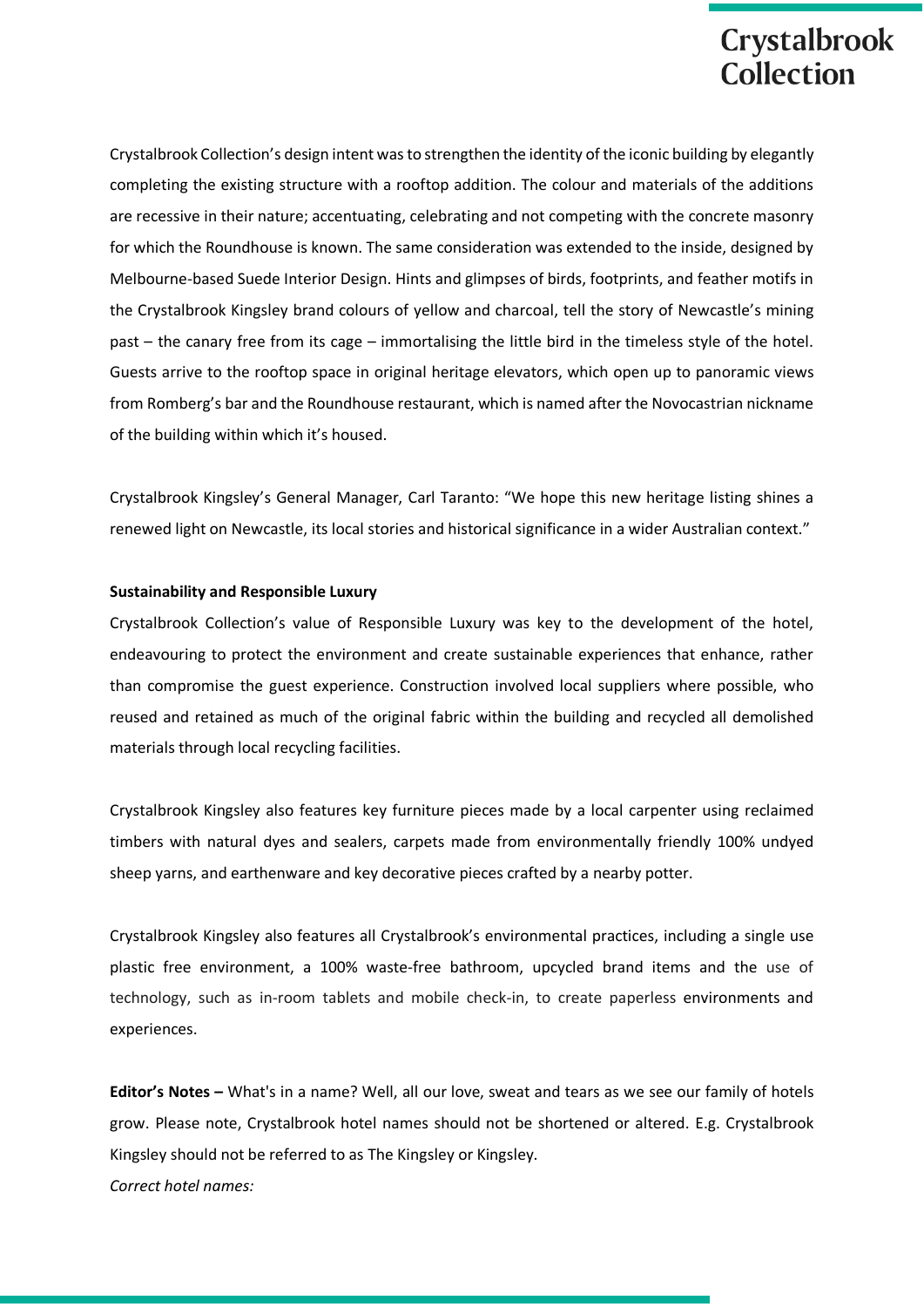- Crystalbrook Albion
- Crystalbrook Bailey
- Crystalbrook Byron
- Crystalbrook Flynn
- Crystalbrook Kingsley
- Crystalbrook Riley

**- ENDS -**

#### *About Crystalbrook*

Crystalbrook is one of Australia's leading sustainable and innovative independent hospitality companies. Each hotel in the portfolio carries an authentic expression of its location, a passion for responsible luxury, considered design and a twinkle of fun for a uniquely enriching experience.

Crystalbrook's portfolio includes: 

- Crystalbrook Riley, Cairns, Queensland
- Crystalbrook Albion, New South Wales
- Crystalbrook Byron, Byron Bay, New South Wales
- Crystalbrook Bailey, Cairns, Queensland
- Crystalbrook Flynn, Cairns, Queensland
- Crystalbrook Kingsley, Newcastle, New South Wales opened 9 June 2021
- Crystalbrook Vincent opened 1 July 2021

The Group also owns and operates a collection of ten restaurants, three spas, Crystalbrook Superyacht Marina in Port Douglas along with Crystalbrook Station and its subsidiary pastoral businesses.

#### *Responsible Luxury*

[Responsible](https://www.crystalbrookcollection.com/responsible-luxury) Luxury and sustainability is at the forefront of the way Crystalbrook thinks and operates. At a glance:

- Operating a single use plastic free environment. No plastic straws, water bottles or single use bathroom amenity bottles (in the past two years the Group has saved over three million plastic bottles from entering landfill)
- Farming their own beef
- Sourcing at least 80% of produce from within a three-hour drive of each hotel
- Use of technology, such as in-room iPads and mobile check-in to create paperless environments and experiences
- Use of recycled and upcycled materials. Examples include key cards made from recycled wood, coat hangers made from recycled paper and toothbrushes made from sugar cane and cornstarch

#### *Crystalbrook Collection and Ghassan Aboud Group*

Crystalbrook Collection is part of Ghassan Aboud Group promoted by international entrepreneur and philanthropist Ghassan Aboud. The group is a multi-business conglomerate engaged in automobiles, real estate, hospitality, FMCG, food, retail, bespoke catering, media and logistics. In business for more than two decades, the group operates from its global headquarters in the United Arab Emirates with offices in Australia, Belgium, Jordan and Turkey.